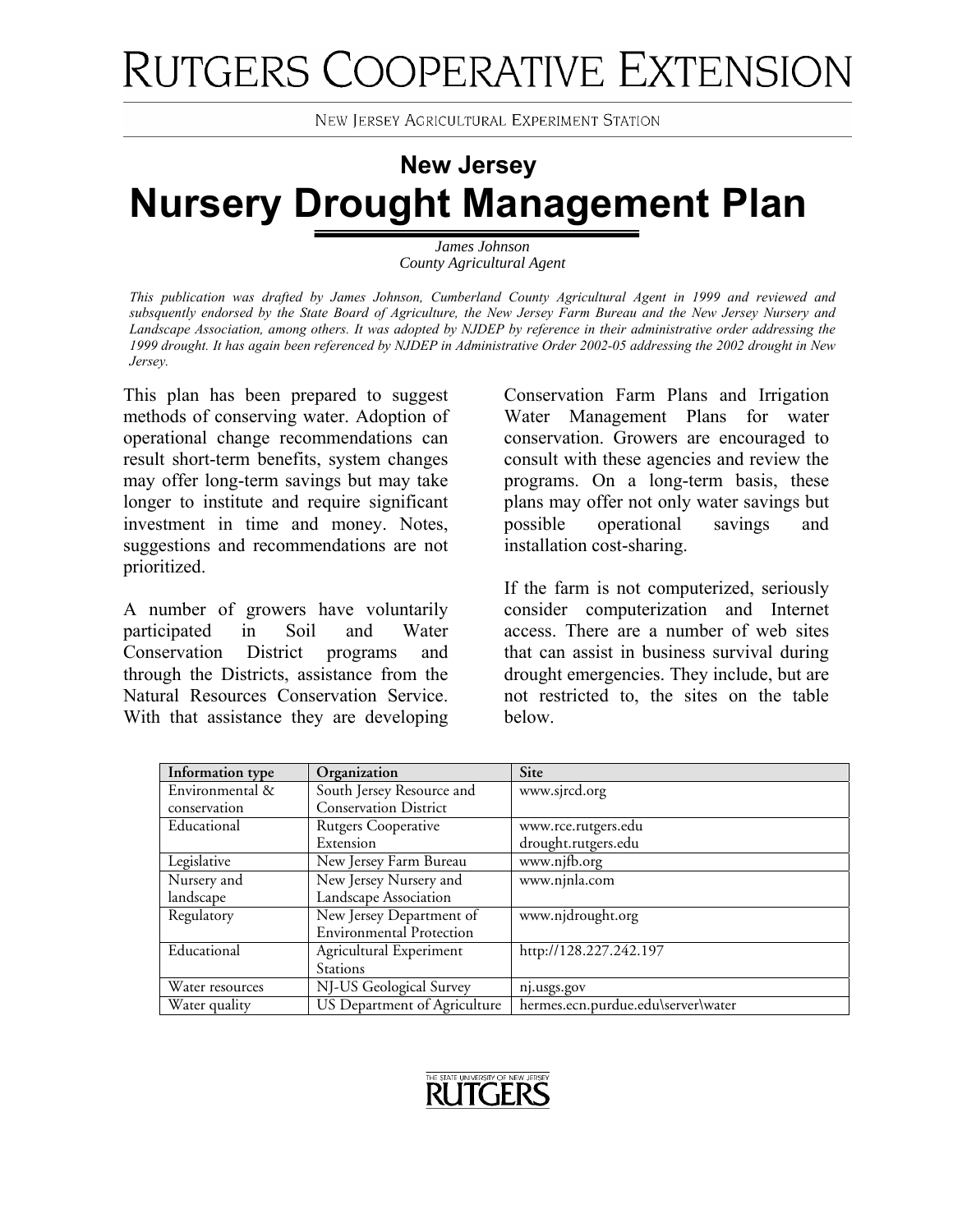# *Industry Irrigation Standards*

#### **Present irrigation systems for nursery:**

Container nurseries

mini-sprinklers, impact sprinklers

 use of micro-spray, and drip systems are growing

Field nurseries

 traveling and stationary hydraulic guns, solid-set and moveable with impact sprinklers

 use of trickle systems is growing Sod producers

 $\cdot$  traveling and stationary hydraulic guns, wheel line sprinklers, linear move with impact sprinklers, center pivots

#### **Present water conservation practices for nurseries:**

Where applicable in field nurseries, hard-hose irrigation guns are speeded up to reduce runoff.

As feasible, larger tips are used on irrigation equipment. That reduces evaporation and makes irrigation less susceptible to movement off-target under windy conditions.

Nursery stock as free of weeds as possible to maximize water availability to the plant.

Crops with similar water requirements are planted in the same area. It helps avoid both over- and under-watering.

Growers cultivate to create a dust mulch. It produces a break in surface capillarity which reduces evaporation from the soil surface.

Irrigation systems are monitored for leaks.

In propagation areas, wind screens are installed to reduce drying and increase the amount of mist or water that stays on target.

For container nurseries and in field nursery holding areas, shade cloth is used to reduce evaporative losses, reduce transpiration of plant material and reduce plant and root temperatures. In container nurseries, plant material is consolidated into fewer irrigation zones when possible.

# *Conservation Options*

#### **Wholesale nurseries**  *Operational changes*

In container nurseries, shorten irrigation cycles to minimum time periods allowing for full wetting of the media and leaching of excess soluble salts.

In field nurseries, determine if a pan exists. If so, growers can break it by sub-soiling or spading to create conditions conducive to a large plant root zone.

Growers should monitor water use through the use of rain gauges and soil moisture sensors. This will help nurseries schedule irrigation cycles, fine-tune and confirm water application rates.

Growers with Internet access should monitor daily crop water requirements and evapotranspiration rates which are available through the South Jersey Resource and Conservation District web site. This information, coupled with on-site environmental and plant conditions will help determine optimal times for irrigation.

Nozzles on irrigation equipment should be evaluated for signs of wear. Replacement of worn nozzles will result in increased application efficiency and water savings.

When possible, growers should avoid irrigating during the heat of the day in order to reduce evaporative losses.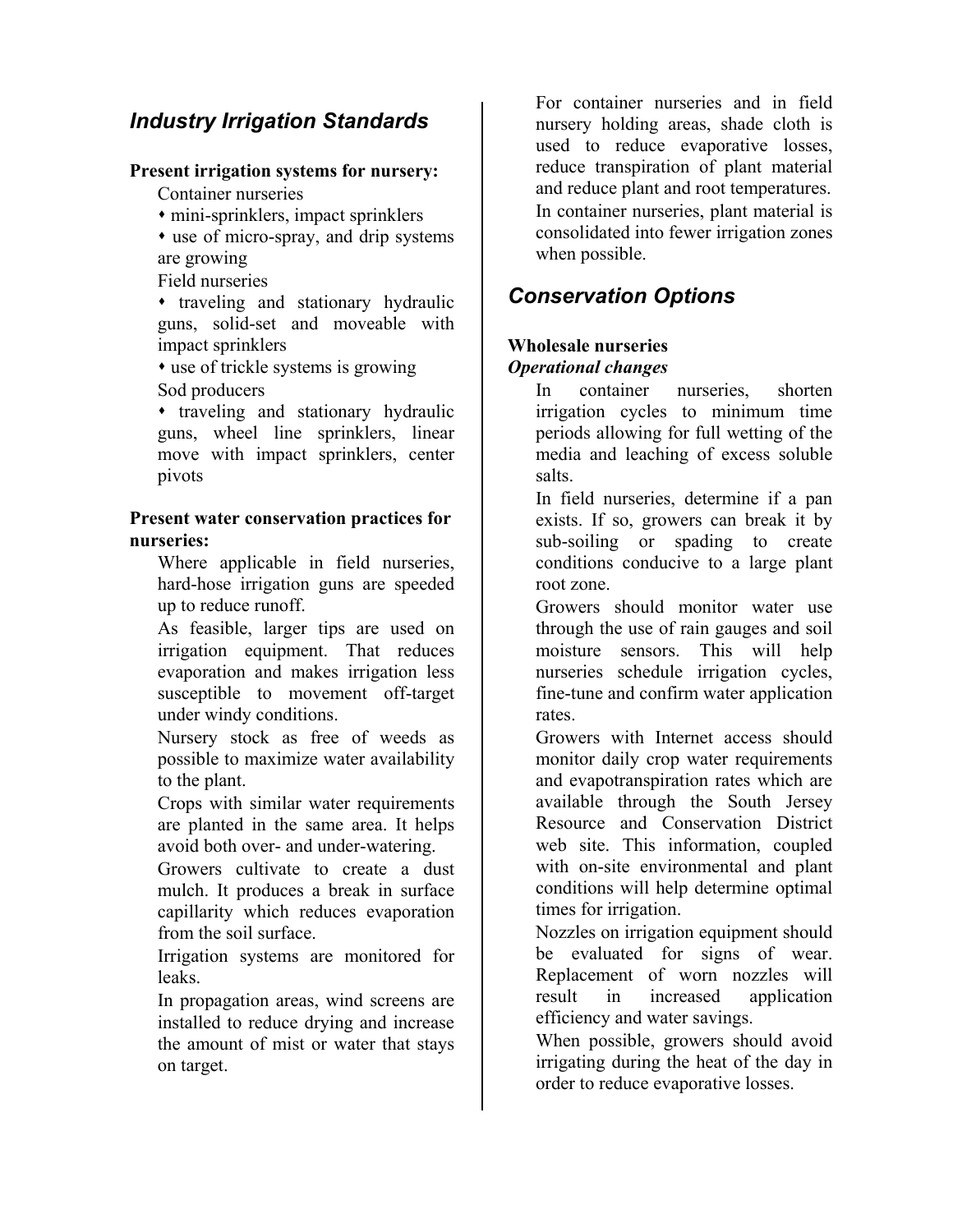#### *System changes*

Where applicable, use trickle irrigation systems for *irrigation*. Trickle irrigation can reduce water use by over 50%.

Experiment with irrigation systems that are controlled by moisture sensors and/or on-site weather stations. Computerized control of such systems has been shown to enhance water use efficiency.

Growers should evaluate pumps for flow capacity at pressure to establish a base standard. If a noticeable line pressure drop occurs, the system should be evaluated for leaks and worn nozzles.

For container nurseries, determine how to most effectively re-use irrigation water that has been captured in the impoundment. Systems that blend impoundment water with well water are being used successfully and have reduce well water use by over 50%. Impoundment water has also been used for irrigation of other crops.

For propagation houses, experiment with use of fog systems to reduce temperature, transpirational losses.

For new construction and renovation of propagation houses, incorporate peak ventilation systems to reduce house temperatures.

Experiment with the use of soil amendments to increase the waterholding capacity.

In container nurseries, determine if larger overwintering structures can fit into the nursery operation. Use of larger structure has been shown to reduce water consumption.

Install an on-site weather station which measures air and soil temperatures, rainfall, relative humidity, solar radiation, wind speed, and can

calculate evapotranspiration. Information will assist in determining irrigation timing and rates of application. Use of a Class A evaporative pan for monitoring evaporative rates may also indicate evaporative losses at a lower cost.

#### **Re-wholesale and retail nurseries**  *Operational changes*

Where possible, avoid irrigating during the heat of the day to reduce evaporative losses.

Where possible, consolidate plant material into smaller areas.

When possible, speed up irrigation cycles to reduce runoff.

Use mulch when possible to reduce evaporation and reduce root temperatures on both B&B and container stock.

Use water bags ("gator bags") to slowly water large B&B stock.

Use large B&B trees as shade for smaller plant material

#### *System changes*

Use shade cloth when possible to reduce evaporative losses, reduce transpiration of plant material and reduce plant and root temperatures.

Where applicable, use trickle irrigation systems for *irrigation*. Trickle irrigation can reduce water use by over 50%.

#### **Sod Producers**

#### *Operational changes*

If possible, avoid irrigating during the heat of the day to reduce evaporative losses.

Where possible, use larger droplet size nozzles to reduce impact from wind.

Check application rates and monitor speed of travel to prevent runoff.

Growers should monitor water use